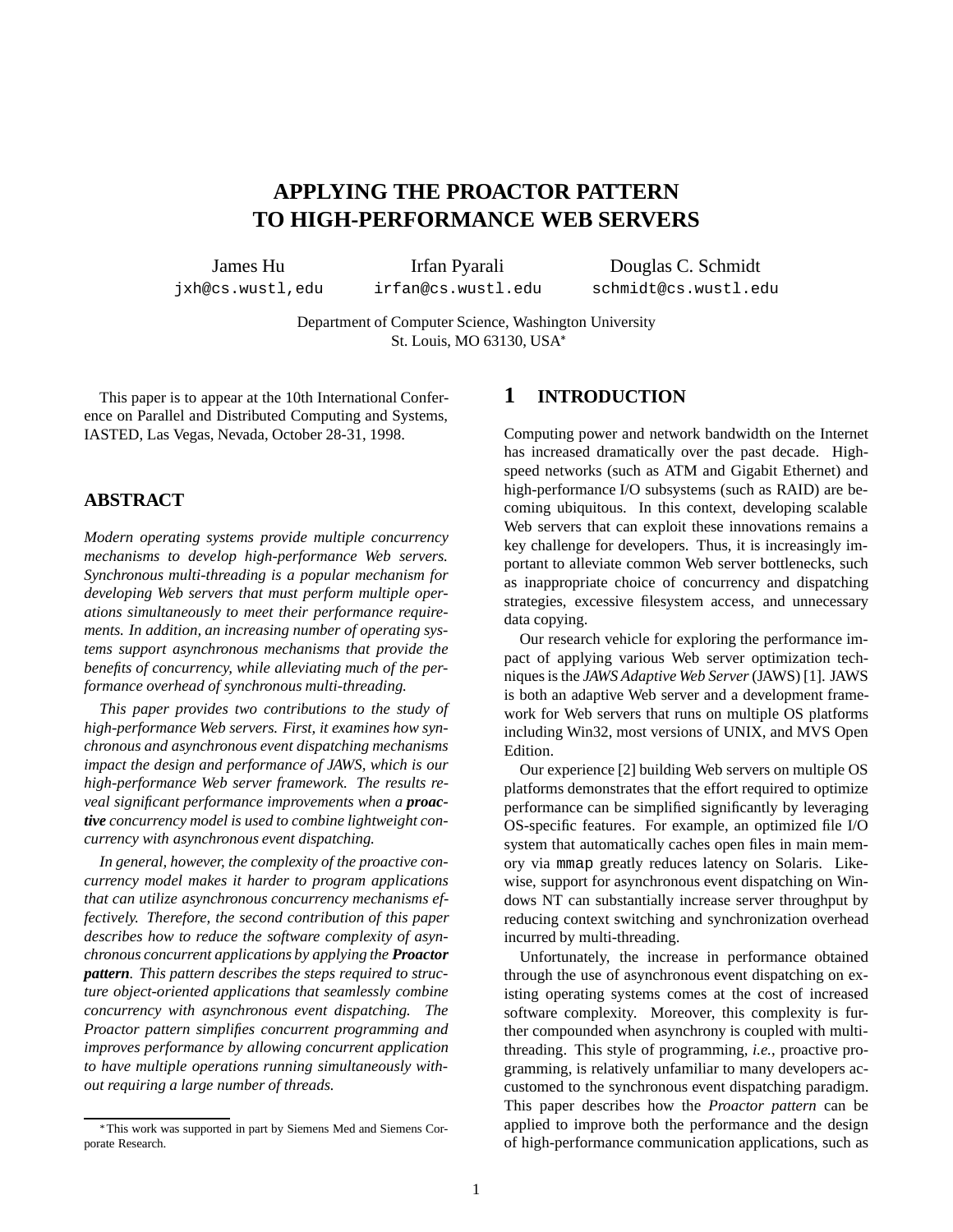Web servers.

A pattern represents a recurring solution to a software development problem within a particular context [3]. Patterns identify the static and dynamic collaborations and interactions between software components. In general, applying patterns to complex object-oriented concurrent applications can significantly improve software quality, increase software maintainability, and support broad reuse of components and architectural designs [4]. In particular, applying the *Proactor* pattern to JAWS simplifies asynchronous application development by structuring the demultiplexing of completion events and the dispatching of their corresponding completion routines.

The remainder of this paper is organized as follows: Section 2 provides an overview of the JAWS server framework design; Section 3 discusses alternative event dispatching strategies and their performance impacts; Section 4 explores how to leverage the gains of asynchronous event dispatching through application of the Proactor pattern; and Section 5 presents concluding remarks.

## **2 JAWS FRAMEWORK OVERVIEW**

Figure 1 illustrates the major structural components and design patterns that comprise the JAWS framework [1]. JAWS is designed to allow the customization of various



Figure 1: Architectural Overview of the JAWS Framework

Web server strategies in response to environmental factors. These factors include *static* factors (*e.g.*, number of available CPUs, support for kernel-level threads, and availability of asynchronous I/O in the OS), as well as *dynamic* factors (*e.g.*, Web traffic patterns and workload characteristics).

JAWS is structured as a *framework of frameworks*. The overall JAWS framework contains the following components and frameworks: an *Event Dispatcher*, *Concurrency* *Strategy*, *I/O Strategy*, *Protocol Pipeline*, *Protocol Handlers*, and *Cached Virtual Filesystem*. Each framework is structured as a set of collaborating objects implemented using components in ACE [5]. The collaborations among JAWS components and frameworks are guided by a family of patterns, which are listed along the borders in Figure 1. An outline of the key frameworks, components, and patterns in JAWS is presented below; Section 4 then focuses on the Proactor pattern in detail.<sup>1</sup>

**Event Dispatcher:** This component is responsible for coordinating JAWS' *Concurrency Strategy* with its *I/O Strategy*. The passive establishment of connection events with Web clients follows the *Acceptor* pattern [6]. New incoming HTTP request events are serviced by a concurrency strategy. As events are processed, they are dispatched to the *Protocol Handler*, which is parameterized by an I/O strategy. JAWS ability to dynamically bind to a particular concurrency strategy and I/O strategy from a range of alternatives follows the *Strategy* pattern [3].

**Concurrency Strategy:** This framework implements concurrency mechanisms (such as single-threaded, thread-perrequest, or thread pool) that can be selected adaptively at run-time using the *State* pattern [3] or pre-determined at initialization-time. The *Service Configurator* pattern [7] is used to configure a particular concurrency strategy into a Web server at run-time. When concurrency involves multiple threads, the strategy creates protocol handlers that follow the *Active Object* pattern [8].

**I/O Strategy:** This framework implements various I/O mechanisms, such as asynchronous, synchronous and reactive I/O. Multiple I/O mechanisms can be used simultaneously. In JAWS, asynchronous I/O is implemented using the *Proactor* pattern [9], while reactive I/O is accomplished through the *Reactor* pattern [10]. These I/O strategies may utilize the *Memento* [3] and *Asynchronous Completion Token* [11] patterns to capture and externalize the state of a request so that it can be restored at a later time.

**Protocol Handler:** This framework allows system developers to apply the JAWS framework to a variety of Web system applications. A *Protocol Handler* is parameterized by a concurrency strategy and an I/O strategy. These strategies are decoupled from the protocol handler using the *Adapter* pattern [3]. In JAWS, this component implements the parsing and handling of HTTP/1.0 request methods. The abstraction allows for other protocols (such as HTTP/1.1, DICOM, and SFP [12]) to be incorporated easily into JAWS. To add a new protocol, developers simply write a new *Protocol Handler* implementation, which is then configured into the JAWS framework.

 $1$ Due to space limitations it is not possible to describe all the patterns mentioned below in detail. The references provide complete coverage of each pattern, however.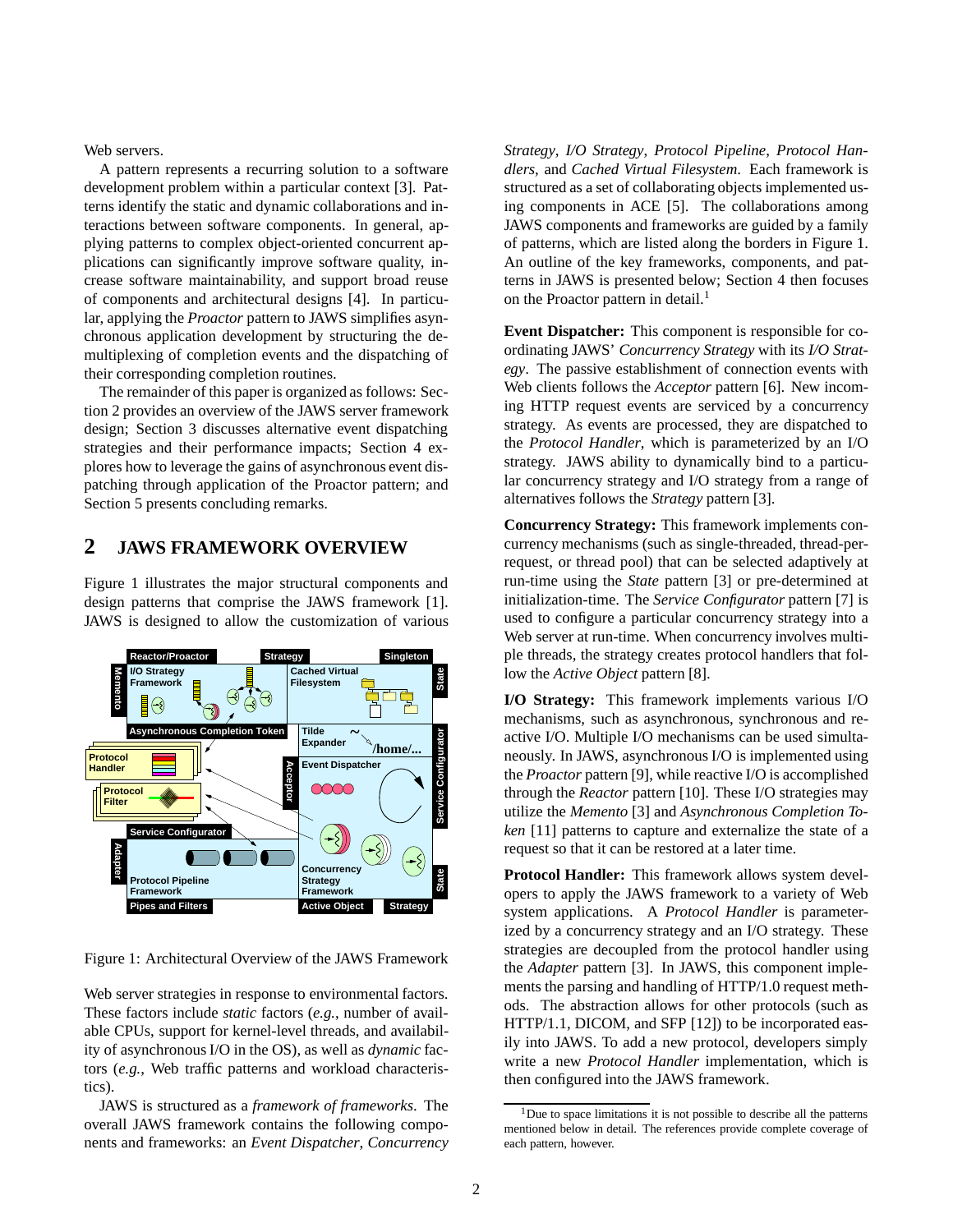**Protocol Pipeline:** This framework allows filter operations to be incorporated easily with the data being processed by the *Protocol Handler*. This integration is achieved by employing the *Adapter* pattern. Pipelines follow the *Pipes and Filters* pattern [13] for input processing. Pipeline components can be linked dynamically at run-time using the *Service Configurator* pattern.

**Cached Virtual Filesystem:** This component improves Web server performance by reducing the overhead of filesystem access. Various caching strategies, such as LRU, LFU, Hinted, and Structured, can be selected following the *Strategy* pattern [3]. This allows different caching strategies to be profiled and selected based on their performance. Moreover, optimal strategies to be configured statically or dynamically using the *Service Configurator* pattern. The cache for each Web server is instantiated using the *Singleton* pattern [3].

**Tilde Expander:** This component is another cache component that uses a perfect hash table [14] that maps abbreviated user login names  $(e.g., \sim \text{schmidt})$  to user home directories (e.g., /home/cs/faculty/schmidt). When personal Web pages are stored in user home directories, and user directories do not reside in one common root, this component substantially reduces the disk I/O overhead required to access a system user information file, such as /etc/passwd. By virtue of the *Service Configurator* pattern, the Tilde Expander can be unlinked and relinked dynamically into the server when a new user is added to the system.

Our previous work on high-performance Web servers has focused on (1) the design of the JAWS framework [1] and (2) detailed measurements on the performance implications of alternative Web server optimization techniques [2]. In our earlier work, we discovered that a concurrent proactive Web server can achieve substantial performance gains [15].

This paper focuses on a previously unexamined point in the high-performance Web server design space: *the application of the Proactor pattern to simplify Web server software development, while maintaining high-performance.* Section 3 motivates the need for concurrent proactive architectures by analyzing empirical benchmarking results of JAWS and outlining the software design challenges involved in developing proactive Web servers. Section 4 then demonstrates how these challenges can be overcome by designing the JAWS Web server using the Proactor pattern.

## **3 CONCURRENCY ARCHITECTURES**

Developing a high-performance Web server like JAWS requires the resolution of the following forces:

 **Concurrency:** The server must perform multiple client requests simultaneously;

 **Efficiency:** The server must minimize latency, maximize throughput, and avoid utilizing the CPU(s) unnecessarily.

 **Adaptability:** Integrating new or improved transport protocols (such as HTTP 1.1 [16]) should incur minimal enhancement and maintenance costs.

 **Programming simplicity:** The design of the server should simplify the use of various concurrency strategies, which may differ in performance on different OS platforms;

The JAWS Web server can be implemented using several concurrency strategies, such as multiple synchronous threads, reactive synchronous event dispatching, and proactive asynchronous event dispatching. Below, we compare and contrast the performance and design impacts of using conventional multi-threaded synchronous event dispatching versus proactive asynchronous event dispatching, using our experience developing and optimizing JAWS as a case-study.

#### **3.1 CONCURRENT SYNCHRONOUS EVENTS**

**Overview:** An intuitive and widely used concurrency architecture for implementing concurrent Web servers is to use *synchronous multi-threading*. In this model, multiple server threads can process HTTP GET requests from multiple clients simultaneously. Each thread performs connection establishment, HTTP request reading, request parsing, and file transfer operations synchronously. As a result, each operation blocks until it completes.

The primary advantage of synchronous threading is the simplification of server code. In particular, operations performed by a Web server to service client A's request are mostly independent of the operations required to service client B's request. Thus, it is easy to service different requests in separate threads because the amount of state shared between the threads is low, which minimizes the need for synchronization. Moreover, executing application logic in separate threads allows developers to utilize intuitive sequential commands and blocking operations.

**Evaluation:** Although the synchronous multi-threaded model is intuitive and maps relatively efficiently onto multi-CPU platforms, it has the following drawbacks:

 **The threading policy is tightly coupled to the concurrency policy:** The synchronous model requires a dedicated thread for each connected client. A concurrent application may be better optimized by aligning its threading strategy to available resources (such as the number of CPUs) rather than to the number of clients being serviced concurrently;

 **Increased synchronization complexity:** Threading can increase the complexity of synchronization mechanisms necessary to serialize access to a server's shared resources (such as cached files and logging of Web page hits);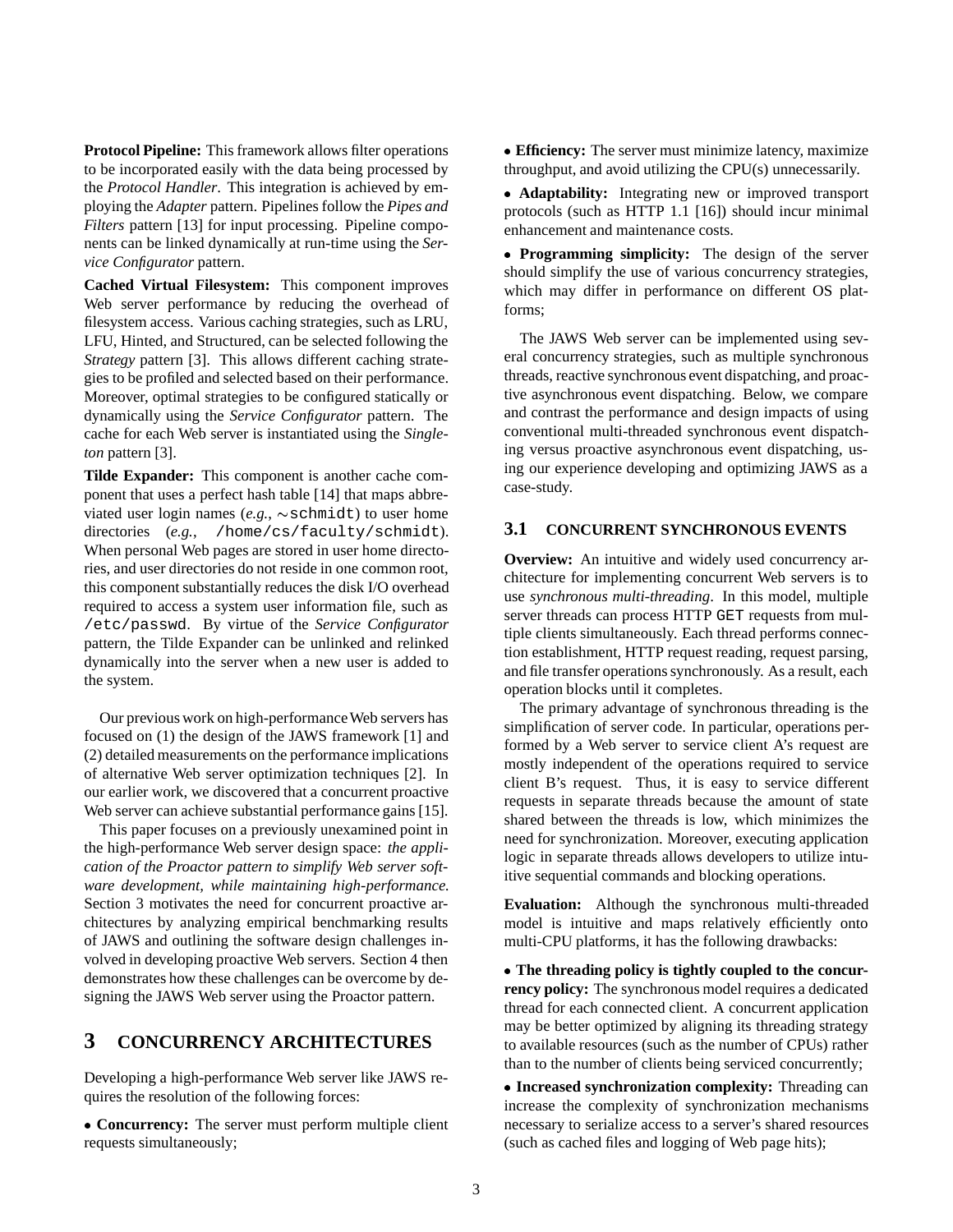**Increased performance overhead:** Threading can perform poorly due to context switching, synchronization, and data movement among CPUs [5];

 **Non-portability:** Threading may not be available on all OS platforms. Moreover, OS platforms differ widely in terms of their support for preemptive and non-preemptive threads. Consequently, it is hard to build multi-threaded servers that behave uniformly across OS platforms.

As a result of these drawbacks, multi-threading may not always be the most efficient nor the least complex solution to develop concurrent Web servers. The solution may not be obvious, since the disadvantages may not result in any actual performance penalty except under certain conditions, such as a particularly high number of long running requests intermixed with rapid requests for smaller files. Therefore, it is important to explore alternative Web server architecture designs, such as the concurrent asynchronous architecture described next.

#### **3.2 CONCURRENT ASYNCHRONOUS EVENTS**

**Overview:** When the OS platform supports asynchronous operations, an efficient and convenient way to implement a high-performance Web server is to use *proactive event dispatching*. Web servers designed using this dispatching model handle the *completion* of asynchronous operations with one or more threads of control.

JAWS implements proactive event dispatching by first issuing an asynchronous operation to the OS and registering a callback (which is the Completion Handler) with the *Event Dispatcher*. <sup>2</sup> This *Event Dispatcher* notifies JAWS when the operation completes. The OS then performs the operation and subsequently queues the result in a well-known location. The *Event Dispatcher* is responsible for dequeuing completion notifications and executing the appropriate Completion Handler.

**Evaluation:** The primary advantage of using proactive event dispatching is that multiple operations can be initiated and run concurrently *without* requiring the application to have as many threads as there are simultaneous I/O operations. The operations are initiated asynchronously by the application and they run to completion within the I/O subsystem of the OS. Once the asynchronous operation is initiated, the thread that started the operation become available to service additional requests.

In the proactive example above, for instance, the *Event Dispatcher* could be single-threaded, which may be desirable on a uniprocessor platform. When HTTP requests arrive, the single *Event Dispatcher* thread parses the request, reads the file, and sends the response to the client. Since the

response is sent asynchronously, multiple responses could potentially be sent simultaneously. Moreover, the synchronous file read could be replaced with an asynchronous file read to further increase the potential for concurrency. If the file read is performed asynchronously, the only synchronous operation performed by a *Protocol Handler* is the HTTP protocol request parsing.

The primary drawback with the proactive event dispatching model is that the application structure and behavior can be considerably more complicated than with the conventional synchronous multi-threaded programming paradigm. In general, asynchronous applications are hard to develop since programmer's must explicitly retrieve OS notifications when asynchronous events complete. However, completion notifications need not appear in the same order that the asynchronous events were requested. Moreover, combining concurrency with asynchronous events is even harder since the thread that issues an asynchronous request may ultimately handle the completion of an event started by a different thread. The JAWS framework alleviates many of the complexities of concurrent asynchronous event dispatching by applying the Proactor pattern described in Section 4.

### **3.3 SUMMARY OF PERFORMANCE RESULTS**

In our empirical measurements [15] we have observed there is significant variance in throughput and latency depending on the concurrency and event dispatching mechanisms. For small files, the synchronous Thread Pool strategy provides better overall performance. Under moderate loads, the synchronous event dispatching model provides slightly better latency than the asynchronous model. Under heavy loads and with large file transfers, however, the asynchronous model using TransmitFile provides better quality of service. Thus, under Windows NT, an optimal Web server should adapt itself to either event dispatching and file I/O model, depending on the server's workload and distribution of file requests.

Despite the potential for substantial performance improvements, it is considerably harder to develop a Web server that manages concurrency using asynchronous event dispatching, compared with traditional synchronous approaches. This is due to the additional details associated with asynchronous programming (*e.g.* explicitly retrieving OS notifications that may appear in non-FIFO order), and the added complexity of combining the approach with multi-threaded concurrency. Moreover, proactive event dispatching can be difficult to debug since asynchronous operations are often non-deterministic. Our experience with designing and developing a proactive Web server indicates that the *Proactor* pattern provides an elegant solution to managing these complexities.

<sup>&</sup>lt;sup>2</sup>In our discussion, JAWS framework components presented in Section 2 appear in *italics* and pattern participants presented in Section 4 appear in typewriter font.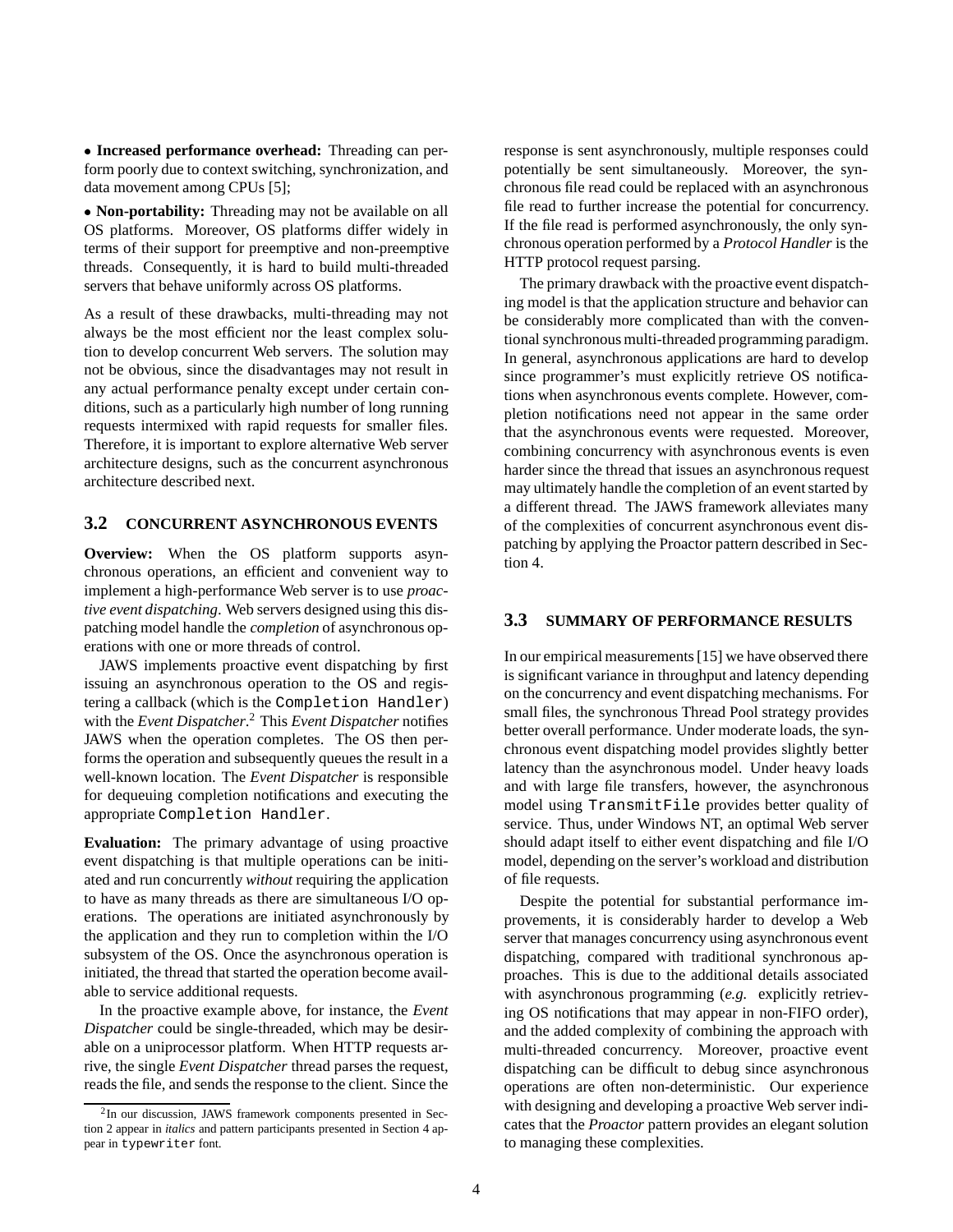## **4 THE PROACTOR PATTERN**

In general, patterns help manage complexity by providing insight into known solutions to problems in a particular software domain. In the case of concurrent proactive architectures, the complexity of the additional details of asynchronous programming are compounded by the complexities associated with multi-threaded programming. Fortunately, patterns identified in software solutions to other proactive architectures have yielded the *Proactor* pattern, which is described below.<sup>3</sup>

### **4.1 INTENT**

The Proactor pattern supports the demultiplexing and dispatching of multiple event handlers, which are triggered by the *completion* of asynchronous events. This pattern simplifies asynchronous application development by integrating the demultiplexing of completion events and the dispatching of their corresponding event handlers.

### **4.2 APPLICABILITY**

Use the Proactor pattern when one or more of the following conditions hold:

- An application needs to perform one or more asynchronous operations without blocking the calling thread;
- The application must be notified when asynchronous operations *complete*;
- The application needs to vary its concurrency strategy independent of its I/O model;
- The application will benefit by decoupling the application-dependent logic from the applicationindependent infrastructure;
- An application will perform poorly or fail to meet its performance requirements when utilizing either the multi-threaded approach or the reactive dispatching approach.

## **4.3 STRUCTURE AND PARTICIPANTS**

The structure of the Proactor pattern is illustrated in Figure 2 using OMT notation.

The key participants in the Proactor pattern include the following:



Figure 2: Participants in the Proactor Pattern

**Proactive Initiator** (Web server application's main thread):

 A Proactive Initiator is any entity in the application that initiates an Asynchronous Operation. The Proactive Initiator registers a Completion Handler and a Completion Dispatcher with a Asynchronous Operation Processor, which notifies it when the operation completes.

**Completion Handler** (the Acceptor and HTTP Handler):

 The Proactor pattern uses Completion Handler interfaces that are implemented by the application for Asynchronous Operation completion notification.

**Asynchronous Operation** (the methods Async Read, Async Write, and Async Accept):

 Asynchronous Operations are used to execute requests (such as I/O and timer operations) on behalf of applications. When applications invoke Asynchronous Operations, the operations are performed *without* borrowing the application's thread of control.<sup>4</sup> Therefore, from the application's perspective, the operations are performed *asynchronously*. When Asynchronous Operations complete, the Asynchronous Operation Processor delegates application notifications to a Completion Dispatcher.

**Asynchronous Operation Processor** (the Operating System):

 Asynchronous Operations are run to completion by the Asynchronous Operation Processor. This component is typically implemented by the OS.

 $3$ For brevity, portions of the complete description have been elided. Detailed coverage of implementation and sample code are available in [9].

<sup>&</sup>lt;sup>4</sup>In contrast, the reactive event dispatching model [10] steals the application's thread of control to perform the operation synchronously.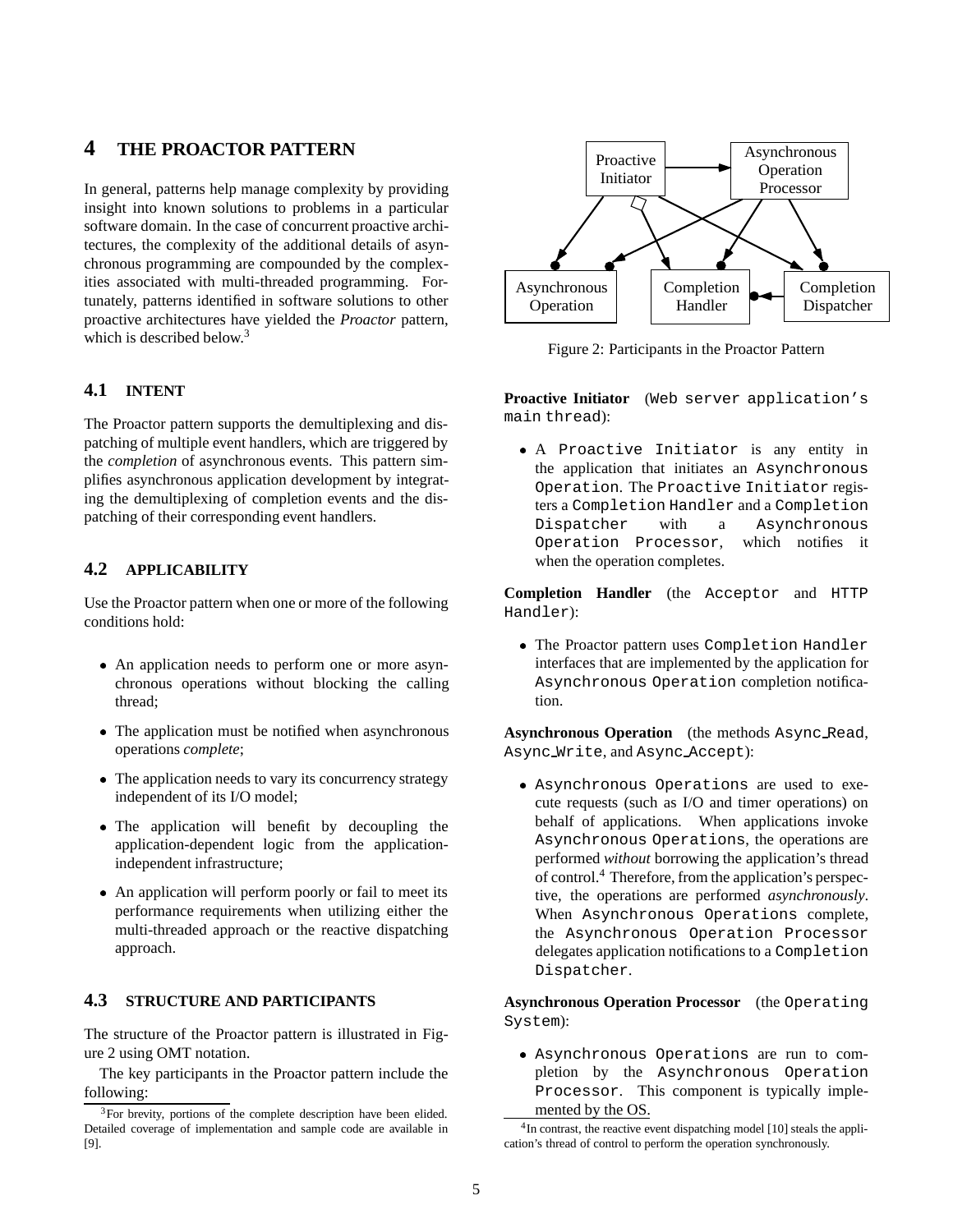#### **Completion Dispatcher** (the Notification Queue):

 The Completion Dispatcher is responsible for calling back to the application's Completion Handlers when Asynchronous Operations complete. When the Asynchronous Operation Processor completes an asynchronously initiated operation, the Completion Dispatcher performs an application callback on its behalf.

## **4.4 COLLABORATIONS**

There are several well-defined steps that occur for all Asynchronous Operations. At a high level of abstraction, applications initiate operations asynchronously and are notified when the operations complete. Figure 3 shows the following interactions that must occur between



Figure 3: Interaction Diagram for the Proactor Pattern

the pattern participants:

**1. Proactive Initiators initiates operation:** To perform asynchronous operations, the application initiates the operation on the Asynchronous Operation Processor. For instance, a Web server might ask the OS to transmit a file over the network using a particular socket connection. To request such an operation, the Web server must specify which file and network connection to use. Moreover, the Web server must specify (1) which Completion Handler to notify when the operation completes and (2) which Completion Dispatcher should perform the callback once the file is transmitted.

**2. Asynchronous Operation Processor performs operation:** When the application invokes operations on the Asynchronous Operation Processor it runs them asynchronously with respect to other application operations. Modern operating systems (such as Solaris and Windows NT) provide asynchronous I/O subsystems with the kernel.

**3. The Asynchronous Operation Processor notifies the Completion Dispatcher:** When operations complete, the Asynchronous Operation Processor retrieves the Completion Handler and Completion Dispatcher that were specified when the operation was initiated. The Asynchronous Operation Processor then passes the Completion Dispatcher the result of the Asynchronous Operation and the Completion Handler to call back. For instance, if a file was transmitted asynchronously, the Asynchronous Operation Processor may report the completion status (such as success or failure), as well as the number of bytes written to the network connection.

**4. Completion Dispatcher notifies the application:** The Completion Dispatcher calls the completion hook on the Completion Handler, passing it any completion data specified by the application. For instance, if an asynchronous read completes, the Completion Handler will typically be passed a pointer to the newly arrived data.

#### **4.5 CONSEQUENCES**

This section details the consequences of using the Proactor Pattern.

#### **4.5.1 BENEFITS**

The Proactor pattern offers the following benefits:

**Increased separation of concerns:** The Proactor pattern decouples application-independent asynchrony mechanisms from application-specific functionality. The application-independent mechanisms become reusable components that know how to demultiplex the completion events associated with Asynchronous Operations and dispatch the appropriate callback methods defined by the Completion Handlers. Likewise, the application-specific functionality knows how to perform a particular type of service (such as HTTP processing).

**Improved application logic portability:** It improves application portability by allowing its interface to be reused independently of the underlying OS calls that perform event demultiplexing. These system calls detect and report the events that may occur simultaneously on multiple event sources. Event sources may include I/O ports, timers, synchronization objects, signals, etc. On real-time POSIX platforms, the asynchronous I/O functions are provided by the aio family of APIs [17]. In Windows NT, I/O completion ports and overlapped I/O are used to implement asynchronous I/O [18].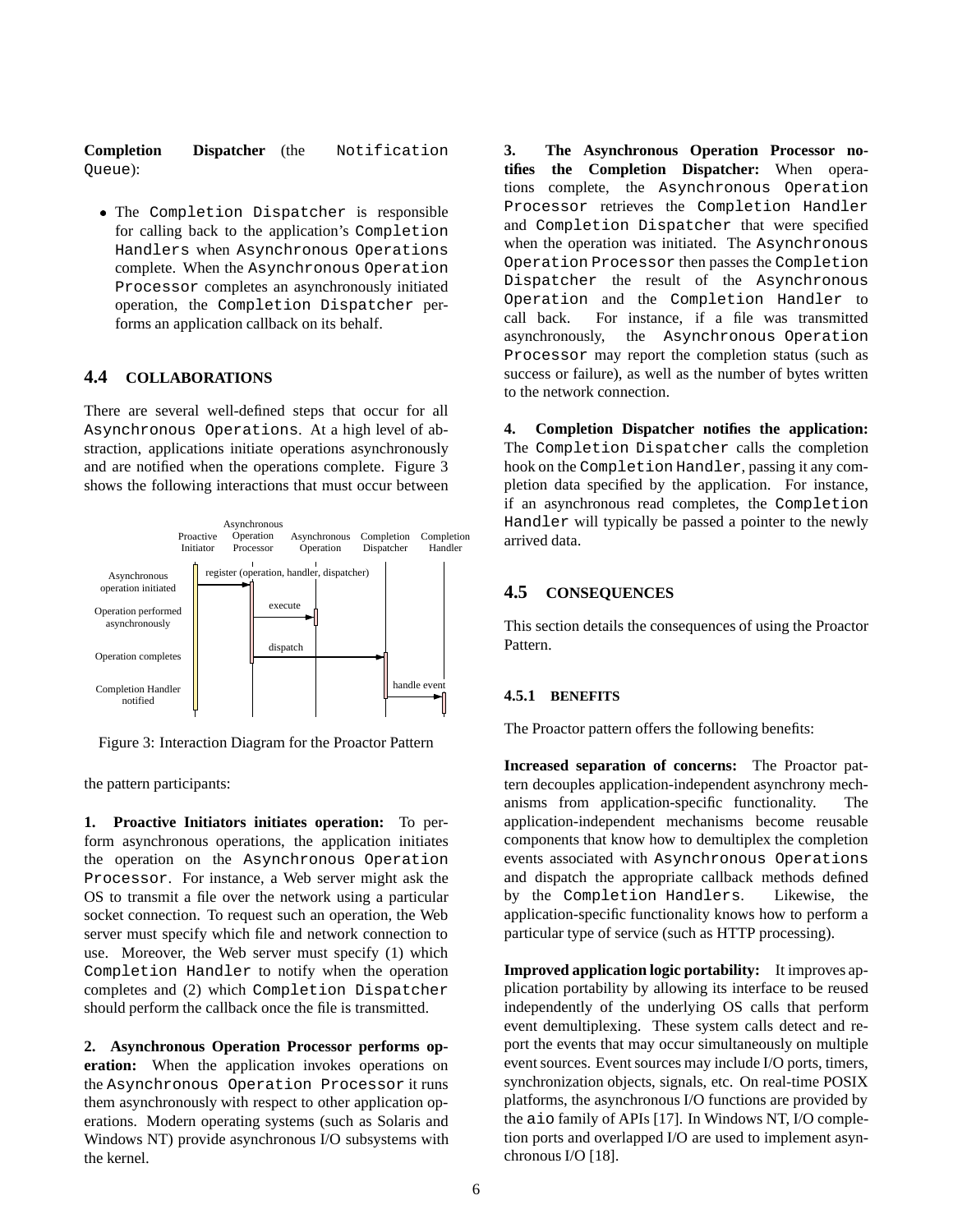**The Completion Dispatcher encapsulates the concurrency mechanism:** A benefit of decoupling the Completion Dispatcher from the Asynchronous Operation Processor is that applications can configure Completion Dispatchers with various concurrency strategies without affecting other participants. The Completion Dispatcher can be configured to use several concurrency strategies including single-threaded and Thread Pool solutions.

**Threading policy is decoupled from the concurrency policy:** Since the Asynchronous Operation Processor completes potentially long-running operations on behalf of Proactive Initiators, applications are not forced to spawn threads to increase concurrency. This allows an application to vary its concurrency policy independently of its threading policy. For instance, a Web server may only want to have one thread per CPU, but may want to service a higher number of clients simultaneously.

**Increased performance:** Multi-threaded operating systems perform context switches to cycle through multiple threads of control. While the time to perform a context switch remains fairly constant, the total time to cycle through a large number of threads can degrade application performance significantly if the OS context switches to an idle thread. For instance, threads may poll the OS for completion status, which is inefficient. The Proactor pattern can avoid the cost of context switching by activating only those logical threads of control that have events to process. For instance, a Web server does not need to activate an HTTP Handler if there is no pending GET request.

**Simplification of application synchronization:** As long as Completion Handlers do not spawn additional threads of control, application logic can be written with little or no regard to synchronization issues. Completion Handlers can be written as if they existed in a conventional single-threaded environment. For instance, a Web server's HTTP GET Handler can access the disk through an Async Read operation (such as the Windows NT TransmitFile function [15]).

#### **4.5.2 DRAWBACKS**

The Proactor pattern has the following drawbacks:

**Hard to debug:** Applications written with the Proactor pattern can be hard to debug since the inverted flow of control oscillates between the framework infrastructure and the method callbacks on application-specific handlers. This increases the difficulty of "single-stepping" through the runtime behavior of a framework within a debugger since application developers may not understand or have access to the framework code. This is similar to the problems encountered trying to debug a compiler lexical analyzer and parser written with LEX and YACC. In these applications, debugging is straightforward when the thread of control is within the user-defined action routines. Once the thread of control returns to the generated Deterministic Finite Automata (DFA) skeleton, however, it is hard to follow the program logic.

**Scheduling and controlling outstanding operations:** Proactive Initiators may have no control over the order in which Asynchronous Operations are executed. Therefore, the Asynchronous Operation Processor must be designed carefully to support prioritization and cancellation of Asynchronous Operations.

### **4.6 KNOWN USES**

The following are some widely documented uses of the Proctor pattern:

**I/O Completion Ports in Windows NT:** The Windows NT operating system implements the Proactor pattern. Various Asynchronous Operations such as accepting new network connections, reading and writing to files and sockets, and transmission of files across a network connection are supported by Windows NT. The operating system is the Asynchronous Operation Processor. Results of the operations are queued up at the I/O completion port (which plays the role of the Completion Dispatcher).

**ACE Proactor:** The Adaptive Communications Environment (ACE) [5] implements a Proactor component that encapsulates I/O Completion Ports on Windows NT. The ACE Proactor abstraction provides an OO interface to the standard C APIs supported by Windows NT. The source code for this implementation can be acquired from the ACE website at www.cs.wustl.edu/~schmidt/ACE.html.

**The UNIX AIO Family of Asynchronous I/O Operations:** On some real-time POSIX platforms, the Proactor pattern is implemented by the aio family of APIs [17]. These OS features are very similar to the ones described above for Windows NT. One difference is that UNIX signals can be used to implement an truly asynchronous Completion Dispatcher (the Windows NT API is not truly asynchronous).

**Asynchronous Procedure Calls in Windows NT:** Some systems (such as Windows NT) support Asynchronous Procedure Calls (APC)s. An APC is a function that executes asynchronously in the context of a particular thread. When an APC is queued to a thread, the system issues a software interrupt. The next time the thread is scheduled, it will run the APC. APCs made by operating system are called *kernel-mode* APCs. APCs made by an application are called *user-mode* APCs.